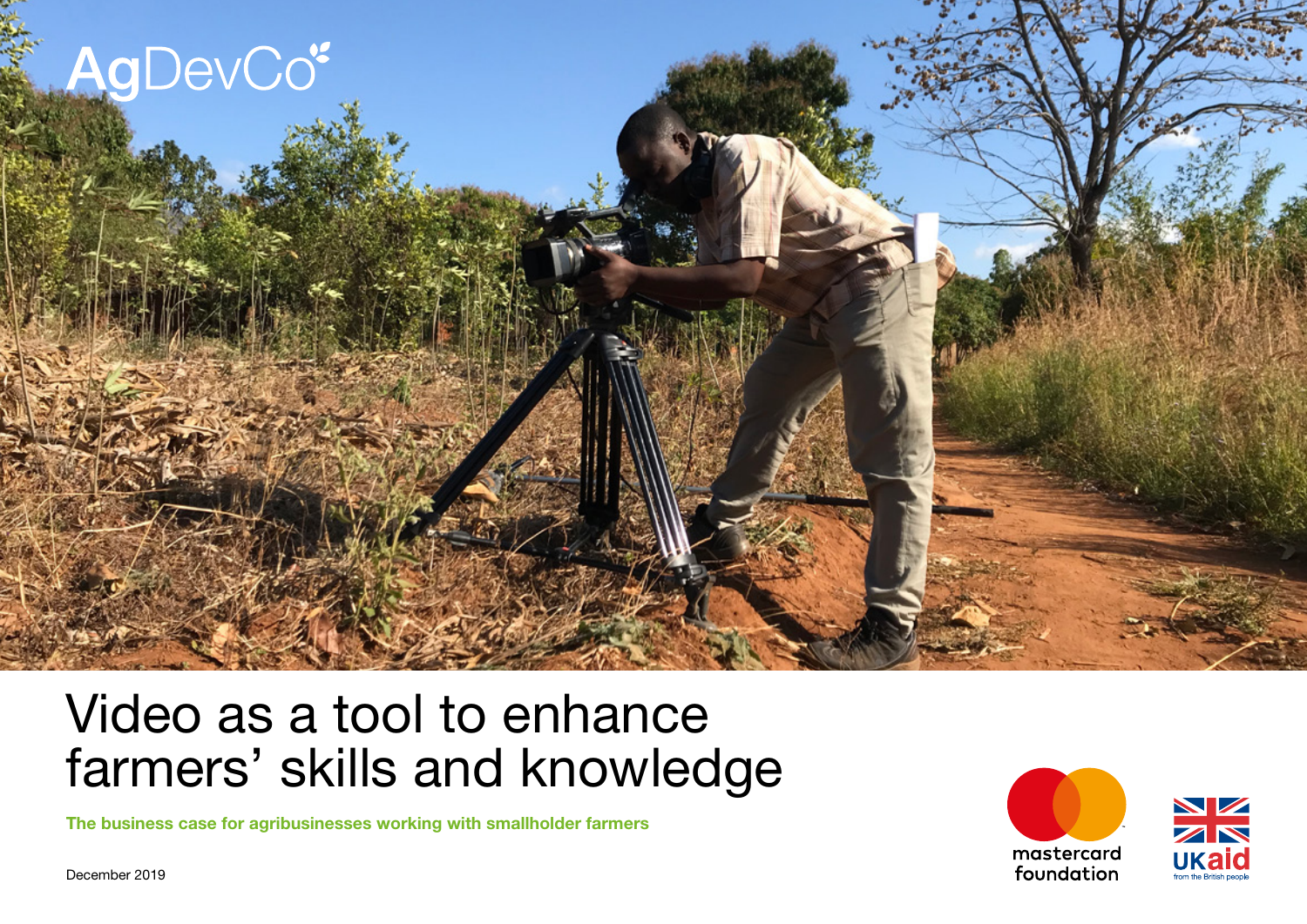## Key points

- 1 Video can be highly effective as a tool for enhancing skills and knowledge of farmers at scale.
- 2 Videos can be shared with farmers in various ways, but initially group screenings attended by experts to answer technical and business questions is probably the best approach.
- **3** Studies have demonstrated that using video can be cost effective as a complement to traditional extension approaches.
- 4 The costs associated with using video are not excessive.
- $\overline{5}$  Agribusinesses can explore the use of video using existing, high-quality videos which are available free of charge for a wide range of agricultural topics.
- 6 Videos are not a substitute for face-to-face extension but they can augment extension and can make it more effective and efficient.

"The AgDevCo Smallholder Development Unit (SDU) is working with a number of agribusinesses in Africa to explore the potential of using video as a tool to enhance farmers' skills and knowledge. This has led us to some valuable lessons that we want to share to support the private sector. We have witnessed at first hand how powerful video can be. We have also looked further afield so we can benefit from emerging practice in Africa and beyond. The literature that exists is largely focused on public sector extension, but we think that business needs are different. Here, we summarise the business case for using video as a tool to help strengthen the supply chain of quality produce to meet the demands of your business."

Sandi Roberts, SDU Program Manager, AgDevCo

"SFA is using video because we think it is one of the most effective ways for us to help smallholder farmers understand what is required to transform their practice to introduce a second cropping season for rice each year. If we can do this, we can transform farmers' incomes and create a better flow of rice to keep our production facility running year-round."

 Kevin Torck, Managing Director, Société Sénégalaise des Filières Alimentaires, Senegal

## 1 **VIDEO CAN BE HIGHLY EFFECTIVE AS A TOOL FOR ENHANCING SKILLS AND KNOWLEDGE OF FARMERS AT SCALE**

Videos used to enhance farmers' skills and knowledge are usually 5–15 minutes long. Good videos usually combine footage of farmers demonstrating the relevant technologies and approaches, simple explanations of why and how they work, and the testimony of farmers describing how they have benefitted from adopting them. Videos made by agribusinesses can also promote the business. It is also helpful to include 'farmer-friendly' economic evidence. Effective videos avoid the use of technical terms, are filmed using the most appropriate local language and ideally feature farmers similar to the audience.

The benefits of video include:

- **>** Sound and moving images in a well-produced video reinforce each other in a compelling way that attracts and maintains the viewers' attention and interest. The focused learning that video facilitates means that the quality of adoption is likely to be higher than alternative extension approaches.
- **>** Featuring farmers in a video can reinforce the technical messaging and convinces the viewer that the message is real and achievable by people like them.
- **>** Videos can show complicated processes across cropping seasons or beyond without requiring farmers to travel to other locations at critical times in the farming calendar.
- **>** The content of the video is consistent and unchanging. With in-person training or demonstrations it is much harder to maintain consistent messaging.
- **>** Videos do not require the viewer to be able to read.
- **>** Use of video can facilitate extension at scale. An extension officer can visit only six households a day, whereas a video screening can reach many times this number.

## $\mathcal P$

**VIDEOS CAN BE SHARED WITH FARMERS IN VARIOUS WAYS BUT INITIALLY GROUP SCREENINGS ATTENDED BY EXPERTS TO ANSWER TECHNICAL AND BUSINESS QUESTIONS IS PROBABLY THE BEST APPROACH** 

There are five main approaches to sharing videos with farmers. These are:

- **>** Projected screenings to groups of up 200 using large screens, at night or in a dark room
- **>** Screenings to groups of up to 25 using flat-screen televisions or laptops
- **>** Shared between farmers' mobile phones using Bluetooth or SD cards
- **>** Shared over social media with farmers who have smartphones
- **>** Using a smartphone or tablet to show videos to individual farmers.

Initially, group screenings are likely to be the most effective and practical way of sharing videos with farmers. After the screening, farmers will want to ask questions about what they have seen, so it is important to have staff members present who are good communicators to answer technical and business-related questions.

Screening videos to groups in this way is a popular, inclusive and effective approach. Video is appealing to and applicable to women, men, younger and older people, children, educated and less-educated people. People especially like to see people they know or people like them featured in videos.

Video screenings can be held at places and times that are most convenient for smallholder farmers and their families, such as in the nearest village and in the evening when farming, household, school, religious and community obligations have been completed.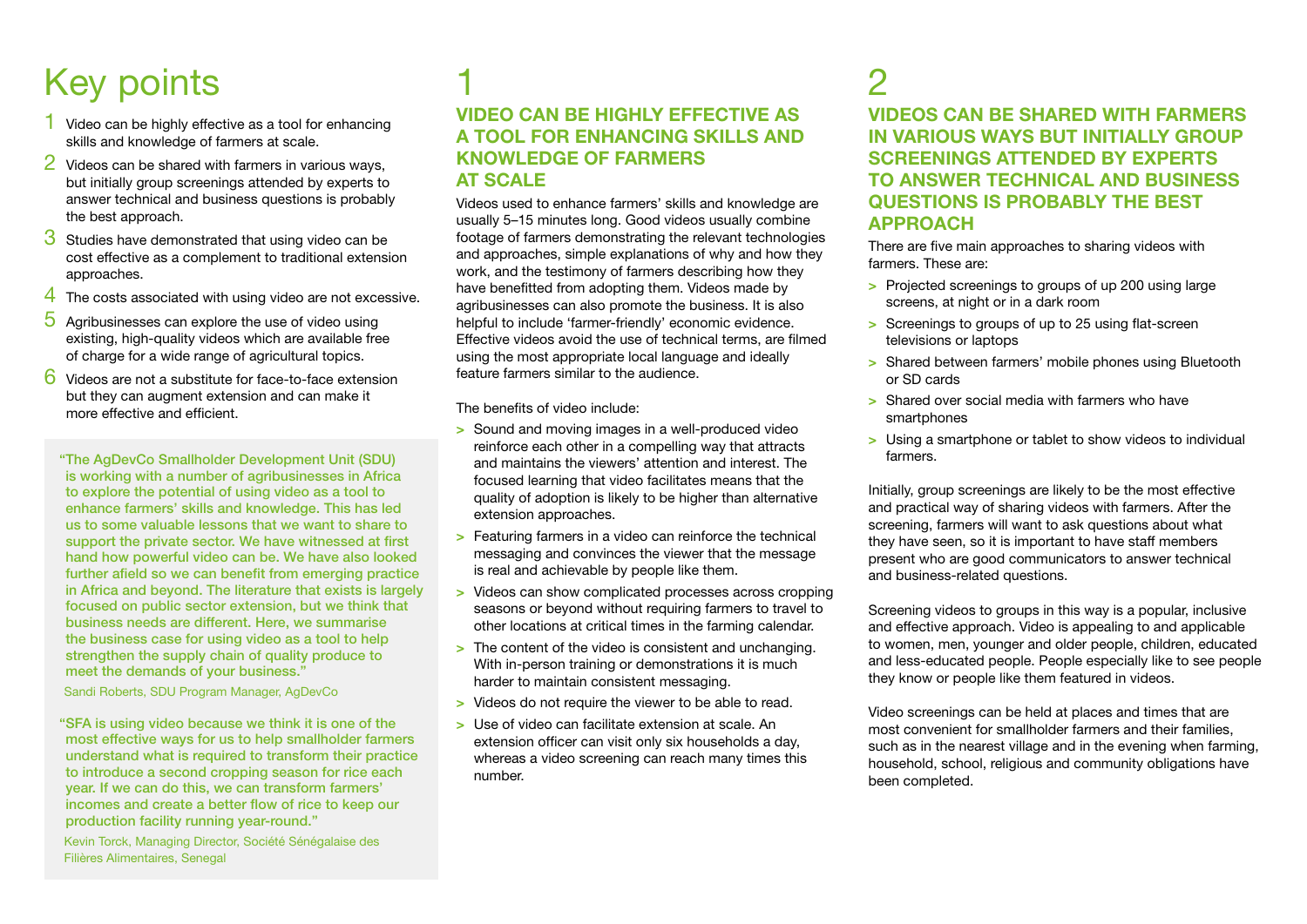## 3 **STUDIES HAVE DEMONSTRATED THAT USING VIDEO CAN BE COST EFFECTIVE AS A COMPLEMENT TO TRADITIONAL EXTENSION APPROACHES**

| <b>Bihar, India</b>                                                                                                                                                                                                                                                                                                                                                            | <b>Ethiopia</b>                                                                                                                                                                                                                                                      | <b>Benin</b>                                                                                                                                                                                                                                                                            | <b>Burkina Faso</b>                                                                                                                                                                                                                                                                                                                                                                                          | <b>Ethiopia</b>                                                                                                                                                                                                                                                                        |
|--------------------------------------------------------------------------------------------------------------------------------------------------------------------------------------------------------------------------------------------------------------------------------------------------------------------------------------------------------------------------------|----------------------------------------------------------------------------------------------------------------------------------------------------------------------------------------------------------------------------------------------------------------------|-----------------------------------------------------------------------------------------------------------------------------------------------------------------------------------------------------------------------------------------------------------------------------------------|--------------------------------------------------------------------------------------------------------------------------------------------------------------------------------------------------------------------------------------------------------------------------------------------------------------------------------------------------------------------------------------------------------------|----------------------------------------------------------------------------------------------------------------------------------------------------------------------------------------------------------------------------------------------------------------------------------------|
| Crop: Rice                                                                                                                                                                                                                                                                                                                                                                     | Crop: Teff, wheat, maize                                                                                                                                                                                                                                             | Crop: Rice                                                                                                                                                                                                                                                                              | Crop: Cowpea                                                                                                                                                                                                                                                                                                                                                                                                 | Crop: All cereals                                                                                                                                                                                                                                                                      |
|                                                                                                                                                                                                                                                                                                                                                                                |                                                                                                                                                                                                                                                                      |                                                                                                                                                                                                                                                                                         |                                                                                                                                                                                                                                                                                                                                                                                                              |                                                                                                                                                                                                                                                                                        |
| <b>Implemented by: Digital Green</b>                                                                                                                                                                                                                                                                                                                                           | <b>Implemented by: Digital Green</b>                                                                                                                                                                                                                                 | <b>Implemented by: Access</b><br>Agriculture                                                                                                                                                                                                                                            | Implemented by: Scientific<br><b>Animations Without Borders</b><br>(SAWBO)                                                                                                                                                                                                                                                                                                                                   | Implemented by: GIZ<br>(German Agency for International<br>Cooperation)                                                                                                                                                                                                                |
| <b>Setup:</b> Videos shown to women<br>farmers, supplementing agricultural<br>training from public extension<br>system.                                                                                                                                                                                                                                                        | <b>Setup:</b> Use of videos by public<br>extension officers.                                                                                                                                                                                                         | <b>Setup:</b> Evening video screenings<br>in communities.                                                                                                                                                                                                                               | <b>Setup:</b> Animated videos shown<br>on extension officer's mobile<br>phone.                                                                                                                                                                                                                                                                                                                               | Setup: Facilitated video<br>screenings in community centres                                                                                                                                                                                                                            |
| Results: Increased adoption of the<br>System of Rice Intensification from<br>10% of farmers to 16%.                                                                                                                                                                                                                                                                            | Results: Increased adoption of<br>key agricultural practices by 3 to<br>10 percentage points. Cost per<br>household adopting one of these<br>practices was US\$16-30 (but<br>would decrease with economies<br>of scale).                                             | <b>Results: Farmers remembered</b><br>the videos five years later.<br>In most villages, people<br>began growing rice and/or<br>experimented with practices<br>featured in the videos.                                                                                                   | Results: Videos were just as<br>effective as a live demonstration<br>in promoting adoption of most<br>post-harvest handling processes<br>and use of hermetic storage<br>bags.                                                                                                                                                                                                                                | <b>Results:</b> Significantly increased<br>knowledge, understanding<br>and adoption of soil fertility<br>management practices among<br>farmers who were not reached<br>directly by the extension service.                                                                              |
| <b>Further information:</b><br>Vasilaky, K., Toyama, K., Baul, T., Mangal,<br>M., & Bhattacharya, U. (2015). Learning<br>digitally: evaluating the impact of farmer<br>training via mediated videos. North East<br>Universities Development Consortium<br>(NEUDC) Conference, Providence, RI.<br>https://www.digitalgreen.org/wp-content/<br>uploads/2017/06/NEUDC2015-519.pdf | <b>Further information:</b><br>Abate, G. T., Bernard, T., Makhija, S.,<br>& Spielman, D. J. (2019). Accelerating<br>technical change through video-<br>mediated agricultural extension:<br>evidence from Ethiopia.<br>https://doi.org/10.2499/<br>p15738coll2.133323 | <b>Further information:</b><br>Bentley, J., Van Mele, P., Okry, F., &<br>Zossou, E. (2014). Videos that speak<br>for themselves: when non-extensionists<br>show agricultural videos to large<br>audiences. Development in Practice.<br>https://doi.org/10.1080/09614524.201<br>4.942216 | <b>Further information:</b><br>Maredia, M. K., Reyes, B., Ba, M.<br>N., Dabire, C. L., Pittendrigh, B., &<br>Bello-Bravo, J. (2018). Can mobile<br>phone-based animated videos induce<br>learning and technology adoption among<br>low-literate farmers? A field experiment in<br>Burkina Faso. Information Technology for<br>Development, 24(3), 429-460. https://doi.<br>org/10.1080/02681102.2017.1312245 | Further information: Hörner, D.,<br>Bouguen, A., Frölich, M., & Wollni, M.<br>(2019). The effects of decentralized and<br>video-based extension on the adoption<br>of integrated soil fertility management<br>- experimental evidence from Ethiopia.<br>https://doi.org/10.3386/w26052 |